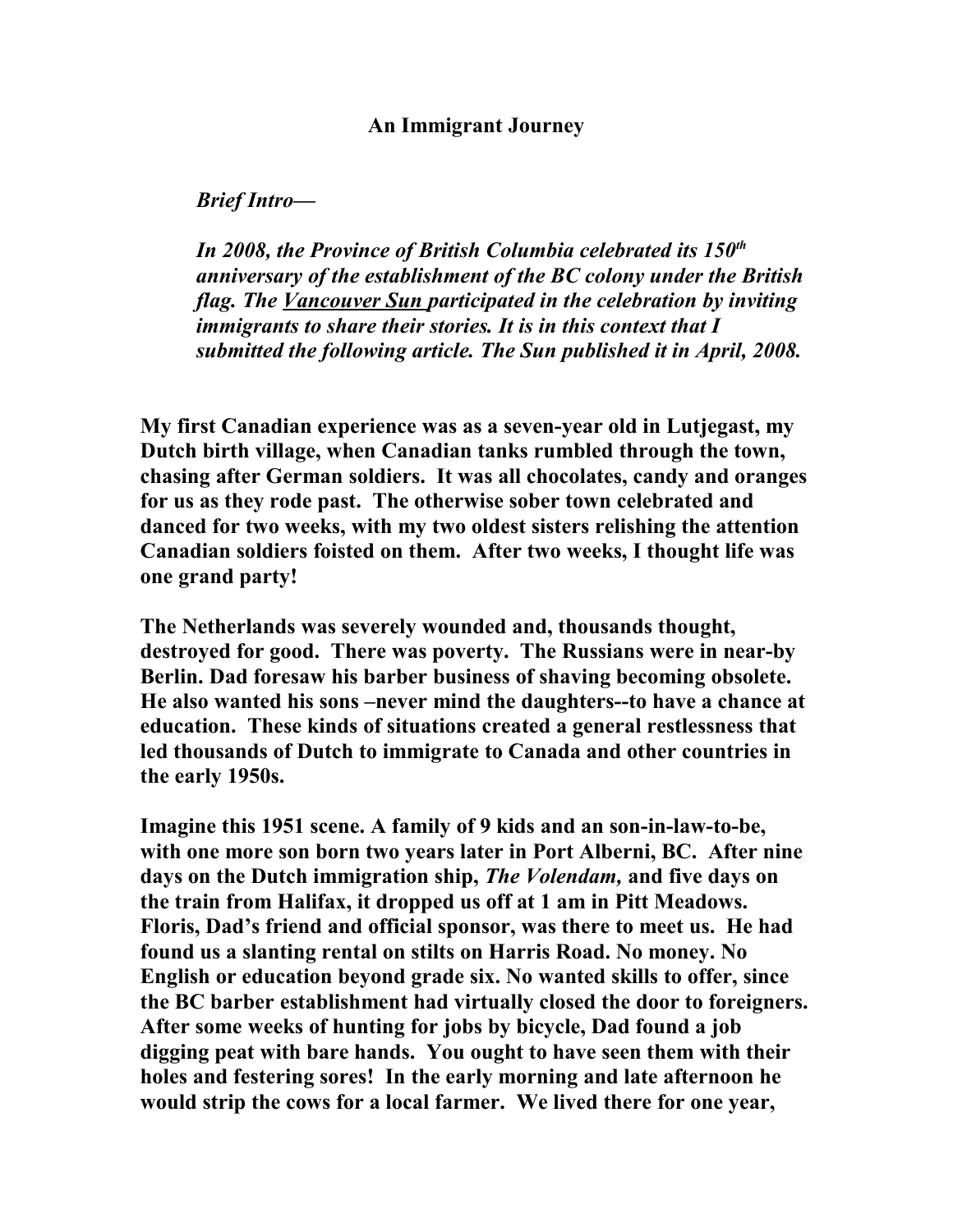**after which Dad took us to Port Alberni, where work was aplenty in the lumber industry. He hated the work but stayed on for over 20 years at the Alberni Pacific Division (APD), a sawmill of MacMillan and Bloedel, to retire at 65. Now he received pension from the company and both he and Mom from the government—the** *only* **occasion they ever received money from the government. They settled into a comfortable retirement till they both passed away in their 80s.** 

**==========**

**I was 13 at immigration. My first teacher, who was also our landlady, Mrs. McDermott, paid much individual attention to me to teach me English. Since I was ahead of my Canadian classmates in Math, I was asked to help some struggling math students. I understood their problems but lacked the English to help them! In grade nine, I had enrolled in the commerce prep course, but the school soon transferred me to the more academic track of pre-university. Though I did fine in most courses, I did poorly in science due to poor English and an unsympathetic teacher. At the end of the course, he told me he would give me a pass, if I promised never to take an elective in his department! An easy promise. Didn't like him or his course anyway!**

**Socially, it was rough. When a teenager looks and acts differently, his classmates can be very cruel. So I tried to avoid recess time by chewing gum. The routine penalty was lunch-time detention. Day after day. No teacher ever checked on why an almost model student would end up with so many detentions! In the meantime, at home we switched to using English within two years. We were that eager to blend in. The motto was: Leave your wooden shoes at home!**

**As per agreement made with Dad earlier, shortly after I turned 16, he came home from the mill at midnight to tell me I had a job! Bang. Just like that. So, up and at it, swing shift. One month, day; next month, afternoon. The intent was to help the folks pay their mortgage and get them settled so they could raise the younger kids in their new country. Most of my pay was handed over for this purpose. Till this day I am glad I was able to help them get over their initial difficulties. Two of my sisters also worked in the plywood plant with similar arrangements. Those days, Port Alberni enjoyed the highest per capita income in Canada. It was a good place for new immigrants. It was the multicultural capital of BC before Trudeau invented it.**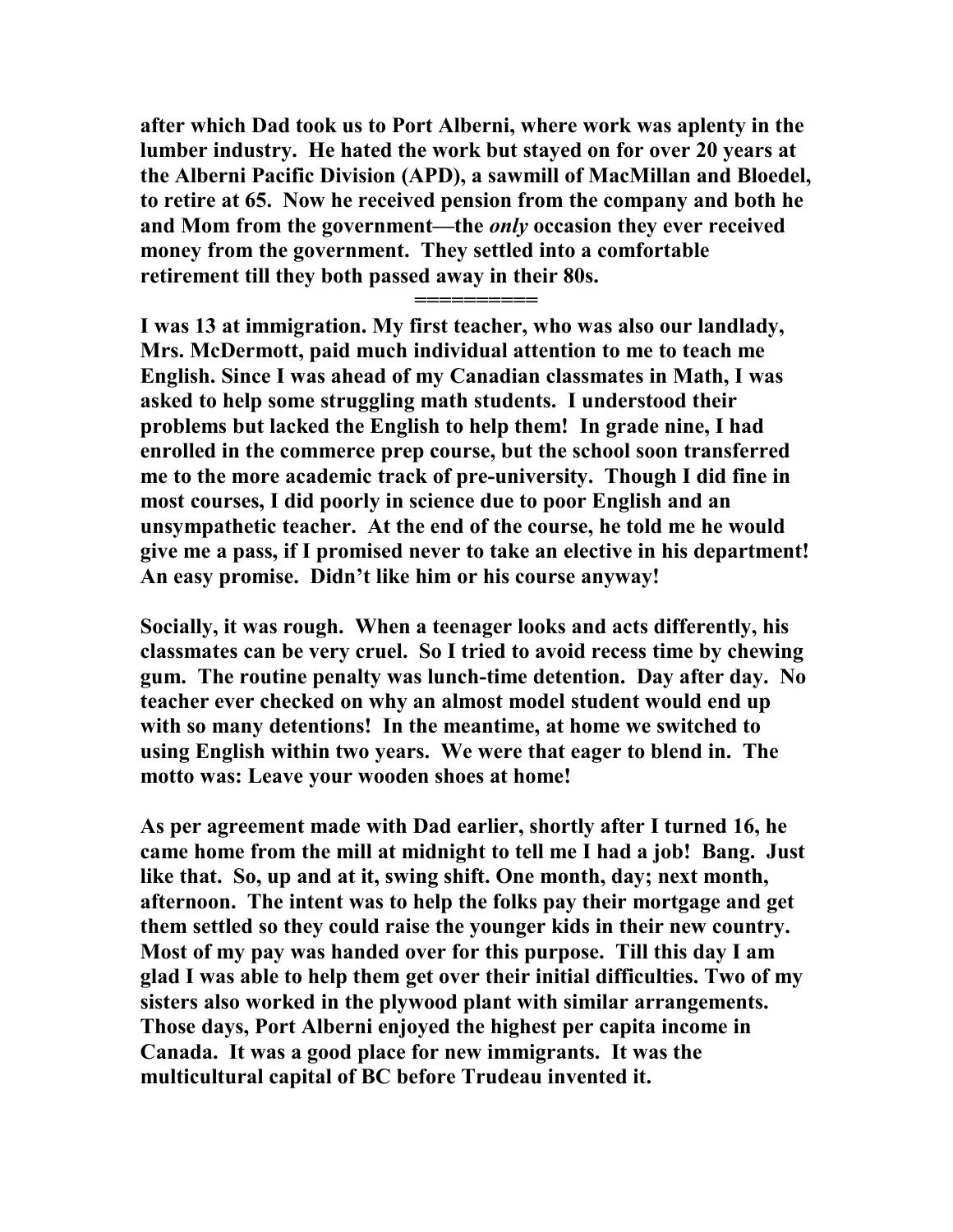**I went to the Principal and told him I was going to work, but that I would do grades 10-12 in my spare time by correspondence course from the BC High School Correspondence School. He laughed me to scorn, dismissing me with a sneer, "That's what everybody says and nobody ever does." I felt challenged by that and four and a half years later graduated. I thankfully remember, Mr. Lawson, a teacher who supported me throughout.**

**The last six months I no longer donated to the family but saved all my money in preparation for university. In 1958, at age 20, I bought a Greyhound ticket all the way to Grand Rapids, MI, to enter Calvin College, my denomination's college, with a full \$1500 in my pocket! While there, my mother insisted on writing me letters in English! Utterly amazing! 7 years earlier she scarcely knew "yes" from "no!"**

**At age 70, I can look back upon an exciting history of living, studying and working in the USA, Europe and Nigeria. I eventually obtained a Ph. D. from a Dutch university, published about 20 books, taught at three tertiary institutions and became Director of the Institute of Church and Society in Jos, Nigeria.** 

**==============**

**In the meantime, I found Frances, also from NL, in Michigan and have been married to her for nearly 46 years. She's been my co-adventurer for all these years. She has served as teacher in many situations, structured and unstructured, including literate and illiterate adults and even taught the Hausa language to Nigerians! Three children, two of whom graduated from Yale University.**

**Now retired in West End, Vancouver, Frances and I are about to complete a huge project: an 8-volume series** *Studies in Christian-Muslim Relations.* **Website:** [www.SocialTheology.com](http://www.SocialTheology.com/)**. Come and visit us some time.**

**John H. Boer**

*Postscript: Since the above article was written and published, the series mentioned in the last paragraph was published as an ebook on < [www.lulu.com](http://www.lulu.com/) >.* 

*Since then, my wife, Frances A. Prins-Boer, and I co-authored our memoirs in five volumes, also published as ebooks on*